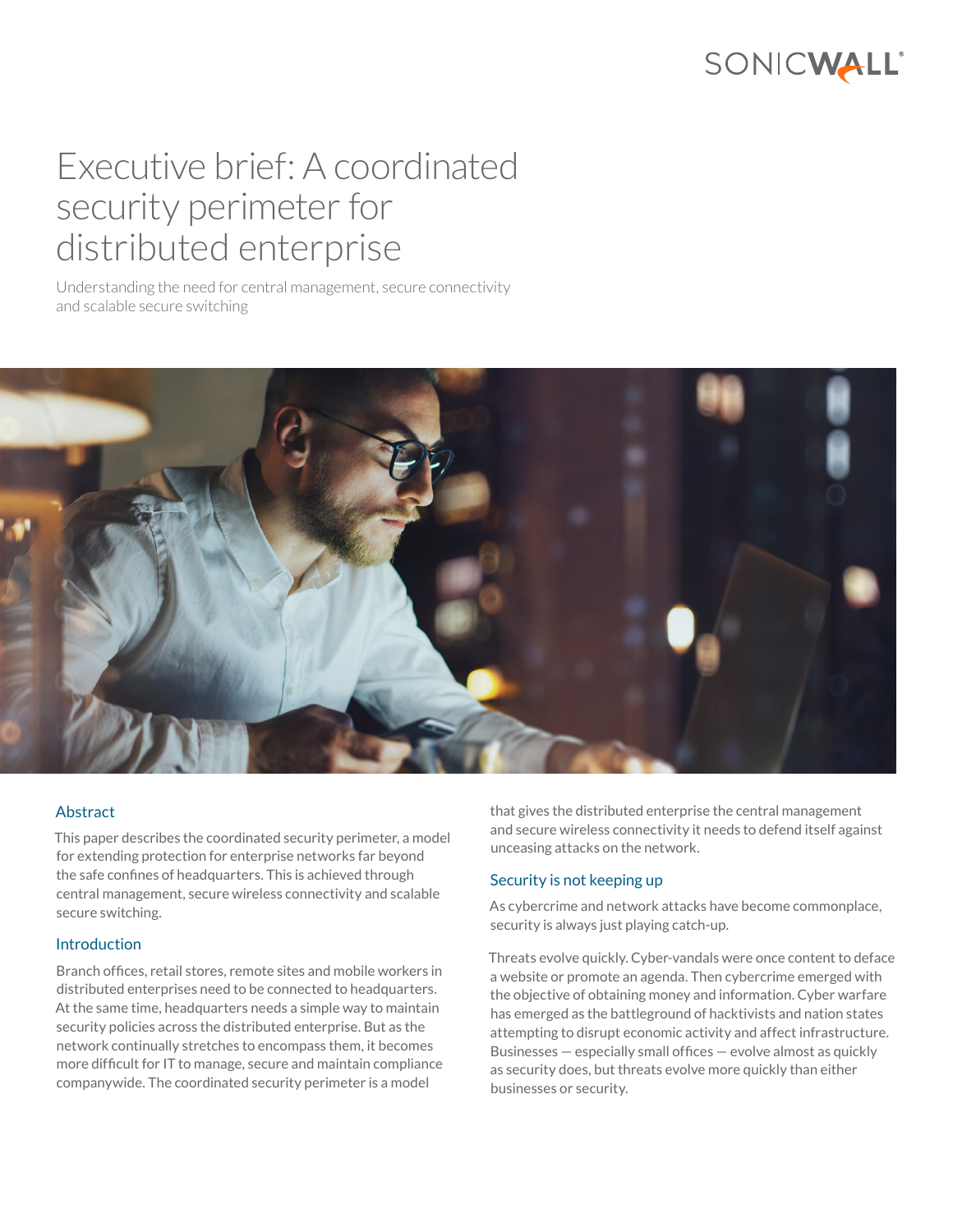Pain points of network security in the distributed enterprise

Consider several facts of network security life in the distributed enterprise:

- **• Throughput/security trade-off** The falling costs of broadband connectivity and online storage prompt a company to move more data to and from its network. But as rates of throughput increase, its five-yearold firewall becomes a bottleneck in both speed and ability to block new threats. The company now needs 1 Gbps firewall performance it cannot afford, so it lives with the trade-off between throughput and security, often turning off security features to achieve performance.
- **• PCI DSS** Retailers collecting credit card information must comply with Payment Card Industry Data Security Standards (PCI DSS). To build and maintain a secure network, the first requirement is to install and maintain a firewall configuration to protect cardholder data. The second requirement is to "not use vendor-supplied defaults for system passwords and other security parameters." While neither of these poses a stiff challenge to IT administrators at retail locations, they become two more items for central IT to verify for compliance. The seventh PCI DSS requirement is to "restrict access to cardholder data by business need-to-know." To enhance and maintain security, administrators should consider isolating sensitive business operations by implementing strong access control measures.
- **• Ever-widening perimeter** Mobile workers, telecommuters and long supply chains continue to extend the perimeter farther from headquarters to employee homes and remote offices, decreasing IT control and increasing the organization's vulnerability.
- **• Mixture of firewalls** To reduce that vulnerability, remote sites buy, install

and configure firewalls. However, this adds complexity. Feature sets vary from one firewall manufacturer/ model to another, resulting in a companywide patchwork of incompatible management consoles, security policies, signatures and update schedules. Compounding the problem, administrators are forced to use additional separate consoles to manage switches, wireless networks and WAN optimization. At the same time, they are often limited by the number of secure ports that can be controlled by each firewall. As a result they have limited flexibility in applying granular security controls.

**• Wireless integration** — Most remote sites use multiple wireless access points to give users flexibility in the workplace, and many sites in hospitality and retail use them to keep customers in the store spending money. But a wireless controller adds to the cost of remote site infrastructure, and if it is not integrated with the firewall, it may introduce yet more vulnerability at the perimeter.

Thus, the main source of network security pain is not the expansiveness of the distributed enterprise, but the lack of consistent networks, resulting in coordination issues between headquarters and remote sites on the perimeter.

There can also be a lack of traffic visibility and control across the distributed network. For example, assume that headquarters establishes a policy blocking access to video-sharing sites between 9 a.m. and 5 p.m. and implements it on the central firewall. How can it implement the policy across firewalls from different vendors at remote sites? At best, IT can remotely manage the firewalls, but that requires manually configuring each of them for every policy change. At worst, IT must phone or send email with the policy and hope that each firewall supports rules — and that each site has someone who knows how to configure it.

Businesses evolve almost as quickly as security does, but threats evolve more quickly than either businesses or security.

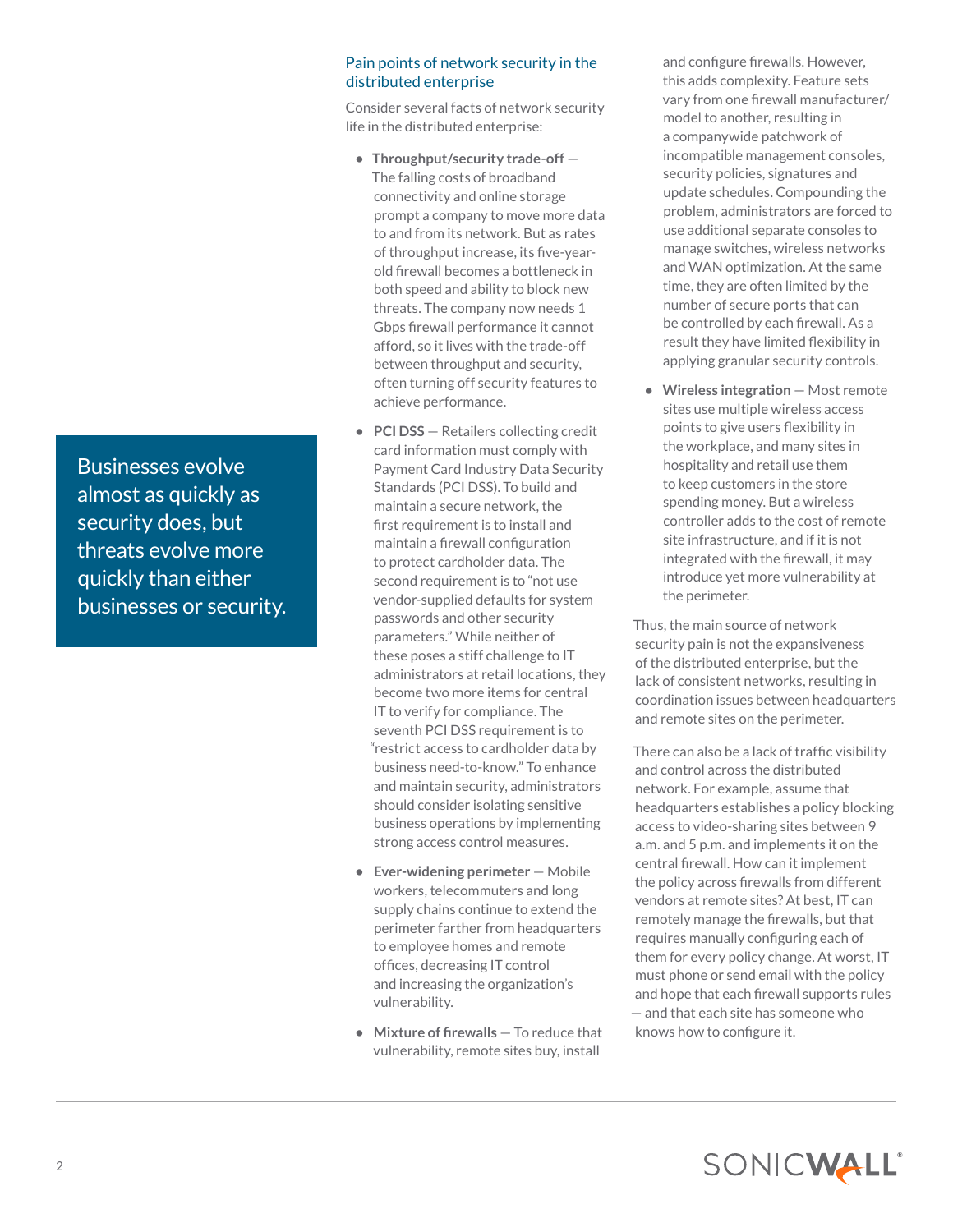Such a disjointed approach to security is a management headache because of the complexity of administering different firewalls. It is a compliance headache in that IT cannot easily and reliably report on policies at the perimeter. And it is a security headache because it results in inconsistent rules and inconsistent levels of safety.

The future of network protection lies in building a coordinated security perimeter that reduces complexity by integrating functions, and thus reduces vulnerability at the farthest reaches of the distributed enterprise network.

## What goes into the coordinated security perimeter?

Building security out that far entails not only hardware and software, but also centralization.

Assume an extreme case of a distributed enterprise in which one company with remote sites acquires another company with remote sites, and their networks and security levels are different. A coordinated security perimeter means centralizing these three elements:

- **1. Policies** Headquarters must consistently apply security policies and any internal practices required for compliance across all remote sites.
- **2. Interface** Applying those policies requires that IT administrators in headquarters and remote locations use the same interface and terminology when they talk to one another. That goes beyond knowing SPI, DMZ, NAT and a few other acronyms, to being certain that the firewall in each location implements security in the same way with the same interface.
- **3. Security features** The feature set of all firewalls should provide the same or complementary protection, in the following order:
	- a. Content filtering, to block malicious code from risky websites that users visit
- b. Intrusion prevention, in case code slips through and probes the system for vulnerabilities like outdated signatures and runtime libraries
- c. Anti-malware, to keep downloaded executables from exploiting vulnerabilities and spreading through the network
- d. Application intelligence and control, to prevent rogue applications from impairing network efficiency

An integrated hierarchical approach of security features working at each step goes a long way toward managing threats and keeping the network secure, but it is necessary for all firewalls to support the approach.

Centralizing these elements offers relief from management headaches, security headaches and compliance headaches companywide. Centralization is also assurance for the distributed enterprise that a strong, coordinated security perimeter is in place, as far as its network extends.

# **Conclusion**

For distributed enterprises such as retail chains, banks and healthcare companies, cyber-attacks at the perimeter have become a worrisome threat to headquarters. Yet customers, suppliers and employees stretch the perimeter as the business continually extends to branch offices, remote sites and small offices/home offices (SOHO). Although inconsistency and complexity among the firewalls deployed companywide makes network security elusive, the coordinated security perimeter is a strong model for defending against attacks everywhere.

**Learn more** about securing your distributed enterprise network with the [SonicWall TZ Series](https://www.sonicwall.com/en-us/products/firewalls/entry-level).

The future of network protection lies in building a coordinated security perimeter that reduces vulnerability at the farthest reaches of the distributed enterprise network.